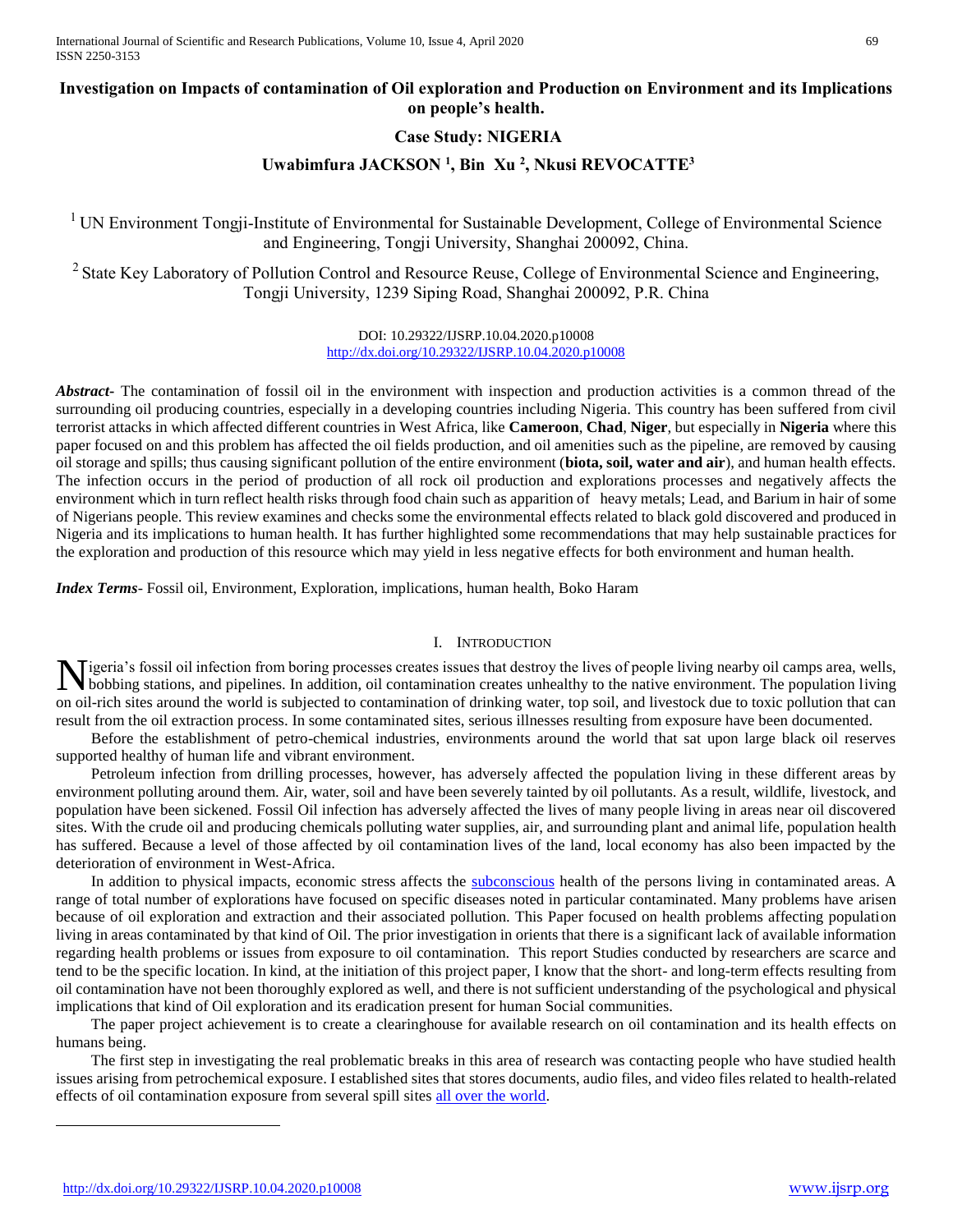I think many countries in West Africa have such as the issues like Niger and one country called South-Soudan etc. With this paper project we expect that this with different organizations in the way of Sustainable development like **UN** and **EU** will help in protection of human health in contaminated areas in Nigeria Country.

#### II. BACKGROUND

 In our days in the world environment recognizes the significance of environmental sustainability to the development of country. So, one of the cardinal objectives of the sustainable Development Goals is to ensure environmental sustainability. It then implies that they should be [decreased](https://www.powerthesaurus.org/decrease/synonyms) in environmental degradation as well as pollution. Multinational and other industrial establishments are expected to play an important role in the development of the society and host communities (2009-2010).

 The literature on the Nigeria highlights soil erosion, water pollution, oil spillage, soil erosion, and global warming as the consequences of oil exploration in the region

 Nigeria is currently the biggest fossil oil producer in Africa and was the world's fourth-largest exporter of LNG in 2015. Nigeria's back oil production is hampered by instability and supply [disturbances,](https://www.powerthesaurus.org/disturbances/synonyms) while its natural gas sector is restricted by the lack of infrastructure to commercialize natural gas that is currently flared. Nigeria is the largest oil producer in Africa, holds the largest natural gas reserves on the continent, and was the world's fourth-largest exporter of liquefied natural gas in 2015. Nigeria became a member of the Organization of the Oil Exporting Countries in 1971, more than a decade after oil production began in the oil-rich Bay Elsa State in the 1950s. Although Nigeria is the leading black oil producer in Africa, production is affected by sporadic supply disruptions, which have resulted in unplanned outages of up to 500,000 barrels per day.

 Nigeria's black oil and native gas industry is mainly located in the south of Niger- Delta area, where it has been a source of issue. Local groups seeking a share of the wealth often attack the petroleum *facilities*, forcing *enterprises* to declare force majeure on fossil oil shipments. At the same time, oil theft leads to pipeline damage that is often severe, causing loss of production, pollution, and forcing some companies to shut in production.

 Aging infrastructure and poor repairing have also resulted in oil spills. Natural gas flaring has contributed to environmental pollution. Protests from local groups over environmental damages from oil spills and natural gas flaring have exacerbated tensions between some local communities and international oil companies [IOCs]. The industry has been blamed for different kind of pollutions that has damaged air, soil, and water, leading to losses in arable land and decreases in fish stocks. Nigeria's oil and natural gas resource is the mainstay of the country's economy. According to the International Monetary Fund [IMF], oil and natural gas export revenue, which was almost 87 billion dollars in 2014, accounted for 58percen of Nigeria's total government revenue in that year. Black Oil and natural gas revenue is the country's main source of foreign exchange, making up more than 95percen of Nigeria's total exports to the world in 2014. Because Nigeria heavily depends on oil revenue, its economy is noticeably affected by crude oil price changes. The International Monetary Fund projects that Nigeria's oil and natural gas exports earned 52 billion dollars in 2015, 35 billion dollars less than in 2014, which is mostly attributed to the fall in oil prices. Nigeria's fiscal buffers the Excess Crude Account and the Sovereign Wealth Fund include savings generated when oil revenues exceed budgeted revenues. However, those funds have declined from 11 billion dollars at the end of 2012 to 2 billion dollars at the end of 2014. Nigeria also held 34.25 billion dollars in gross international reserves at the end of 2014.

## **1.1 Primary energy consumption in Nigeria**

 The United State Energy Information Administration estimates that in 2013 total primary energy consumption in Nigeria was about 4.8 quadrillion British thermal units of this amount, traditional biomass and waste accounted for 74percent. This high share represents the use of biomass to meet off-grid heating and cooking needs, mainly in rural areas. It's important to note that estimates of traditional biomass consumption are imprecise because biomass sources are not typically traded in easily observable commercial markets. The electrification rate in Nigeria is estimated at 45percent leaving approximately 93 million people in Nigeria without access to electricity. The International Energy Agency estimated that 115 million of population in Nigeria rely on traditional biomass and waste as their main sources of energy in their country.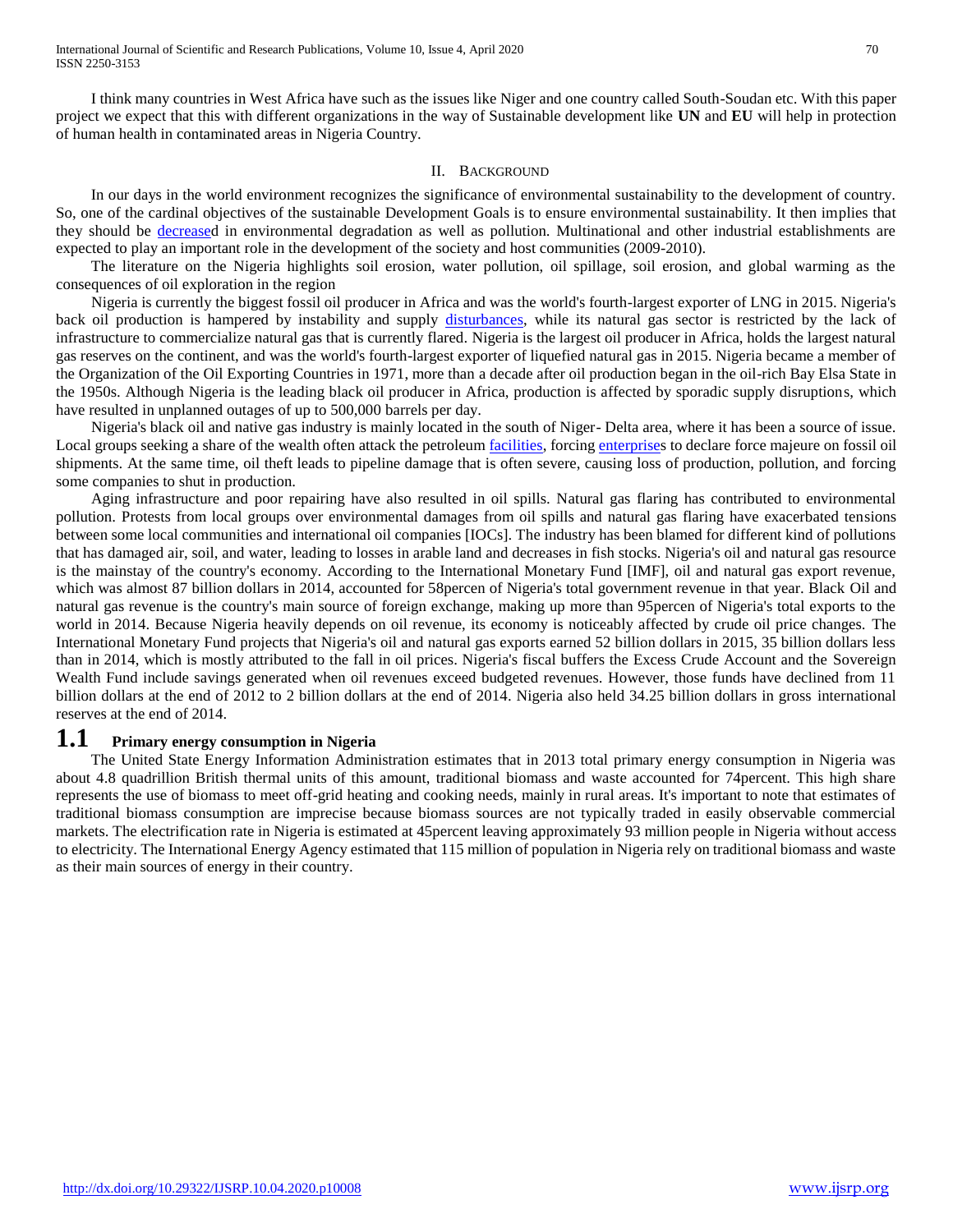



 What we call a Crude oil typically means **unrefined oil**. Petroleum is a fossil fuel found underground formed different millions of years ago as a result of the decomposition and pressurization from the remains of small animals and plants. The remains which is covered by mud begins to pile up forming more and more sediment thus leading to its change into rock due to increase in the temperature variability and pressure which in turns makes the plants and animals remain get heated up turning it into that crude oil which is a mixture of hydrocarbons these hydrocarbons in the rock strata can be conveniently extracted and refined to produce fuels like diesel oil including paraffin, gasoline and petrol. Crude oil Extraction begins with the boring of wells into the underground reservoir and with the use of a drill bit breaks through the ground driving the particles to the area using boring fluid, a perforated casing is added in the production zone for the oil to flow into the well. The boring rig is removed and pumps installed once the well is complete. The machine pump then removes the oil and distributes it to a network for transportation to the refinery. The improving process is carried out using fractional purification, the issue is subjected to heat at about 700°F making the crude oil explode into various components or fractions at a certain piping point range.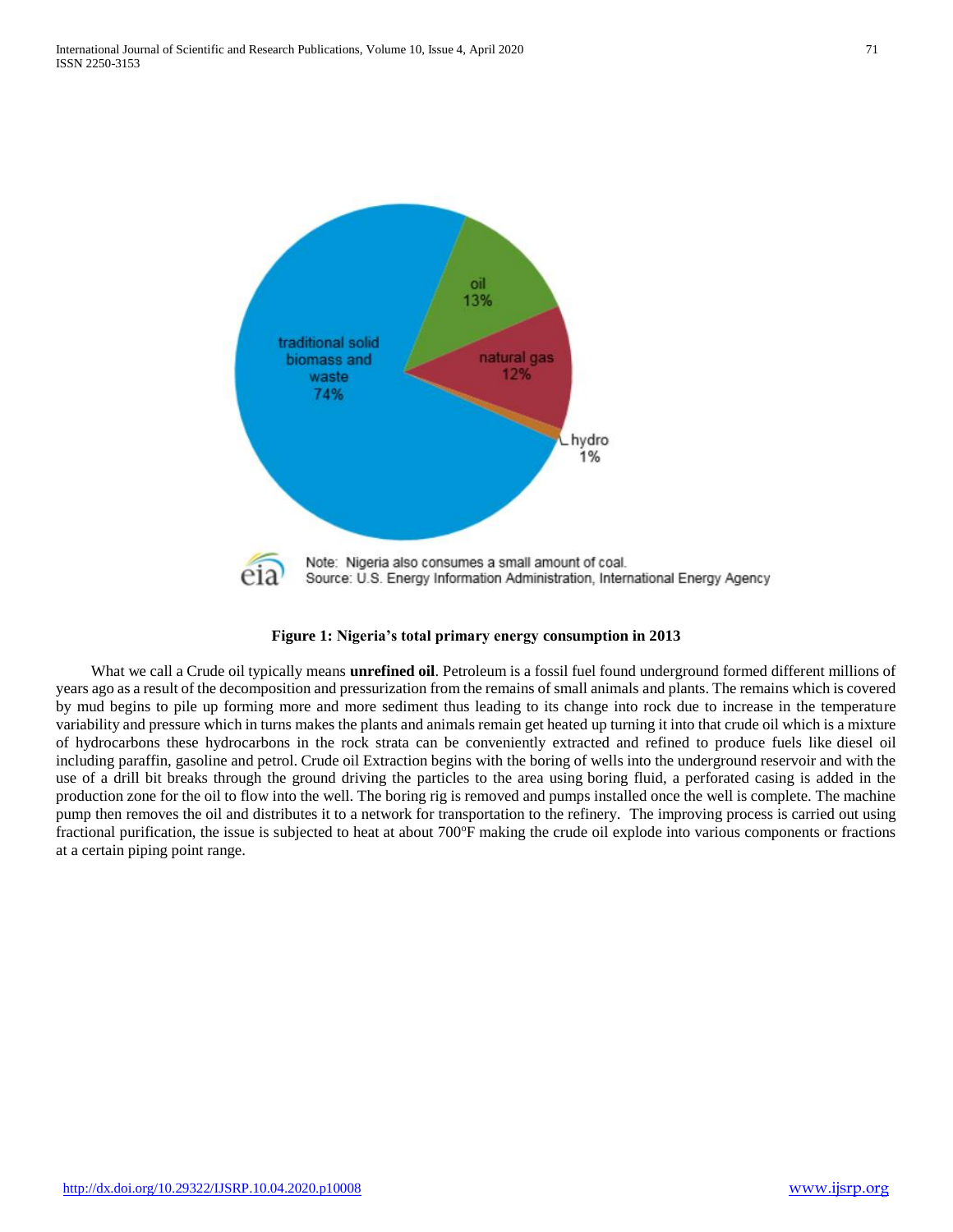| Component                                      | <b>Boiling point</b>    |
|------------------------------------------------|-------------------------|
| Fuel Gas, LPG, refinery gas                    | $< 25^{\circ}$ C        |
| Gasoline - petrol                              | $25^{\circ}$ C - 75°C   |
| Naphtha                                        | $75^{\circ}$ C - 190°C  |
| Paraffin, kerosene                             | $190^{\circ}$ C - 250°C |
| Diesel oil, gas oil                            | $250^{\circ}$ C - 350°C |
| RESIDUE (fuel oil, lubricating oils,<br>waxes) | $>350^{\circ}$ C        |
| <b>Bitumen</b>                                 | $500^{\circ}$ C - 700°C |

#### **Below is the table of crude oil components and their different boiling range**

# **1.2 Important Main locations of crude oil in Nigeria**

 The past years Petroleum was discovered in Nigeria in 1956 in Oloibiri. This discovery was made by shell D'Arcy Petroleum Development Company of Nigeria, as a consortium of Shell. And British oil then had known as Anglo-Iranian. This post, it shows the location of a known place of oil in Nigeria as well as the Oil enterprises that have been involved in its oil production. When we briefly talk about the history of this, the prior to this discovery in Oloibiri, Shell has commenced drilling work in 1951, with the first test well drilled in **Owerri** area and Oil was discovered in non-commercial quantities at **Akata**, near **Eket** in 1953. The Company was unrelenting despite the fact that it had spent 6million pounds but was yet to find Oil in commercial quantities. The current, Nigeria produces an average of 2.5million barrels of crude oil per day which makes the country the largest producer of crude oil in Africa. The production of petroleum in Nigeria plays a very important as over 90percent of the country's gross earnings comes from the place of black oil production. *The location of Crude oil in Nigeria* let first take look at the oil states in the Country. The oil producing states include **Abia, Akwa Ibom, Bayelsa, Delta, Edo, Lagos, Imo and Rivers.**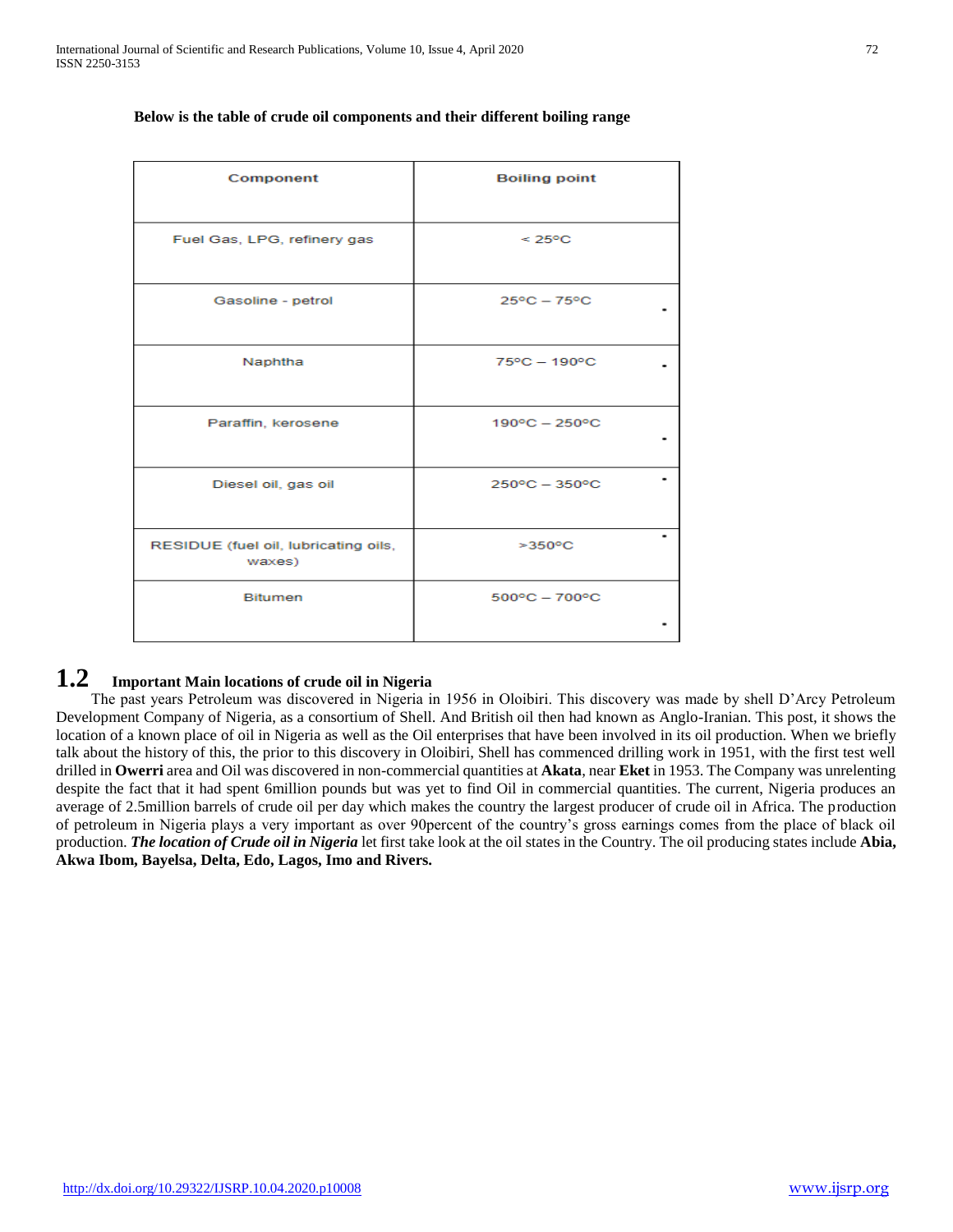International Journal of Scientific and Research Publications, Volume 10, Issue 4, April 2020 73 ISSN 2250-3153



**Figure 2:This shows the locations of Crude Oil in Nigeria/** *Picture from: [https://community.oilprice.com/topic/4752-nigerian](https://community.oilprice.com/topic/4752-nigerian-crude-oil/)[crude-oil/](https://community.oilprice.com/topic/4752-nigerian-crude-oil/)*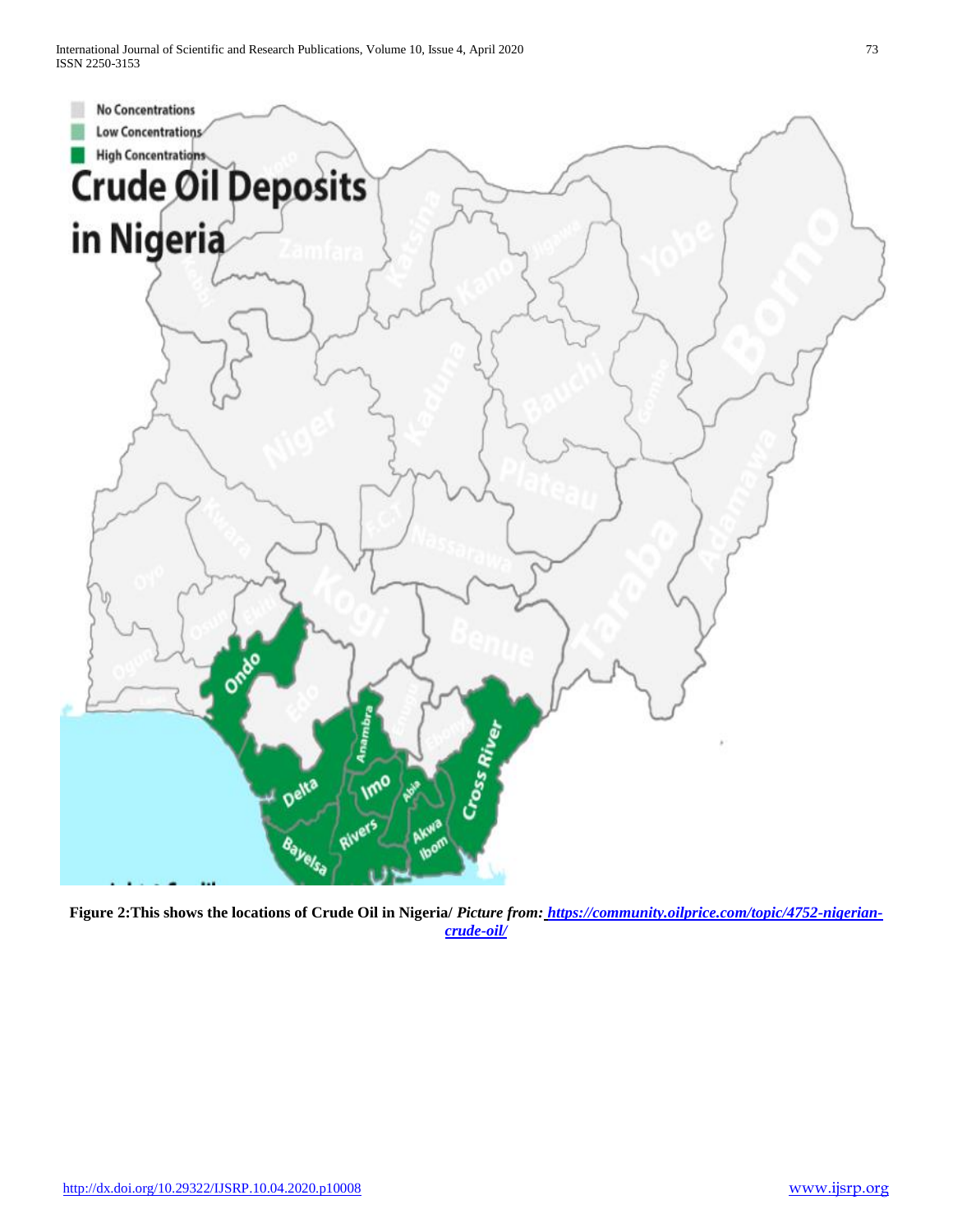**Abia Atate** has over one hundred oil wells and three installed flow stations in Abia State. In 2012, the boundary commission revealed that it returns fourty two oil wells from neighboring Rivers State to **Abia whih** made Abia the fourth largest oil production. And Shell holds the most of the licenses for the wells in Africa with a focus on 50 wells that it has considered high-yield. Abia produces "36000" barrels of crude oil per day. A breakdown of this reveals that Imo that Imo produces "23000 barrels" per day while the Ismail flow station produces over "8000 barrels" of crude oil per day. **Akwa Ibom,** is the highest oil and gas producing State in Country with over "500000 barrels" and **Bayelsa State, which** is one of the biggest crude oil and natural gas deposits in the country. Despite the crude oil found in this state, the majority of Baselessness live in poverty which is a big issue in that Area in Nigeria. We have **Delda State** which is also the second major provider of black oil and gas in the country with a daily production of "346000 barrels". Also, the state has one of the bigest deposits of place of oil production and natural gas in the country. Apart from that deposits place, Delta is also rich in natural resources like limestone, decorative rocks, tar sand, Kaolin, limonite, silica and Industrial clay.

We have **Edo State** which is the seventh largest producer of oil and gas in the country with a daily output of "33000 barrels" and this state produces mining resources like Limestone and quarry. The last is Imo State which has over 163 oil wells at over twelve different locations in the state. The biggest petroleum companies in this state include **Addax petroleum, Chevron Corporation, Royal** 

> **Dutch Shell and Agip**. After this Nigeria has the ten top best restaurants in Abuja to distribute the black oils which cause many issues of pollutants from oil to population health in Nigeria, these restaurants are the following: **Ohaji-Egbema, Oguta, Oru-East, Iho**, **Oru -West**, **Obowo** and **Ngor-Okpala**.

#### **2.3 The Impact of oil Exploration and Production on the Environment.**

The Oil pollution has affected on the black oil producing [community-based](https://www.powerthesaurus.org/community-based/synonyms) under study in several ways. The present situation of the **Akwa Ibom** State environment especially the black oil producing areas is appalling. Though natural phenomena like erosion, flood and climate change are major factors which adversely the environment, consequences of people activities like gas flaring and black oil spillage have threatened an imminent collapse of the ecosystem. Black Oil spillage that occurred in the host- communities of **Akwa Ibom** State are the cost or the attendant issues the people are facing and suffering from since the advent of black oil discover in the area. In fact, it could be seen as the major cause of environmental degradation, black oil conflict within the state. The situation is worsened by the lack of commitment in rectifying the [abnormality.](https://www.powerthesaurus.org/abnormality/synonyms)

This laissez fair the manner ha[s pursued](https://www.powerthesaurus.org/pursued/synonyms) unabated despite outcry by the victims as well as relevant environment protection laws. While the stakeholder especially the transnational petroleum companies, have exhibited zero concern for the wellbeing of their operational domain and its inhabitants, the victims of this acts of destruction are left to their fate. This has led to countless litigation against the black oil companies.

The effects of the negative activities of the black gold companies include air, soil pollution, soil degradation, health risk among others. In most of the black oil producing Communities of **Akwa Ibom** State under study, despite being the highest place of black oil producer in Niger-Delta, they are perhaps the most underdeveloped place in the State. They play host to oil firms including Exxon Mobil, Shell petroleum development company amongst others. In this section, the research work will look more specifically at various environmental and socioeconomic problems that have been identified as a result of the intensive extraction of native oil resources in the Del, Lagos communities- based on the productive area in Nigeria.

### **These impacts are grouped into three interrelated impacts and the proposed way of solution;**

- Socio-Economic effect, Physical-Health effects, Socio-Culture Impacts,
- Socio-Economic effects and destruction of traditional means of livelihood.

*From the paper Of The Impact Of Oil Exploration and Environmental Degradation In the Niger Delta Region Of Nigeria.*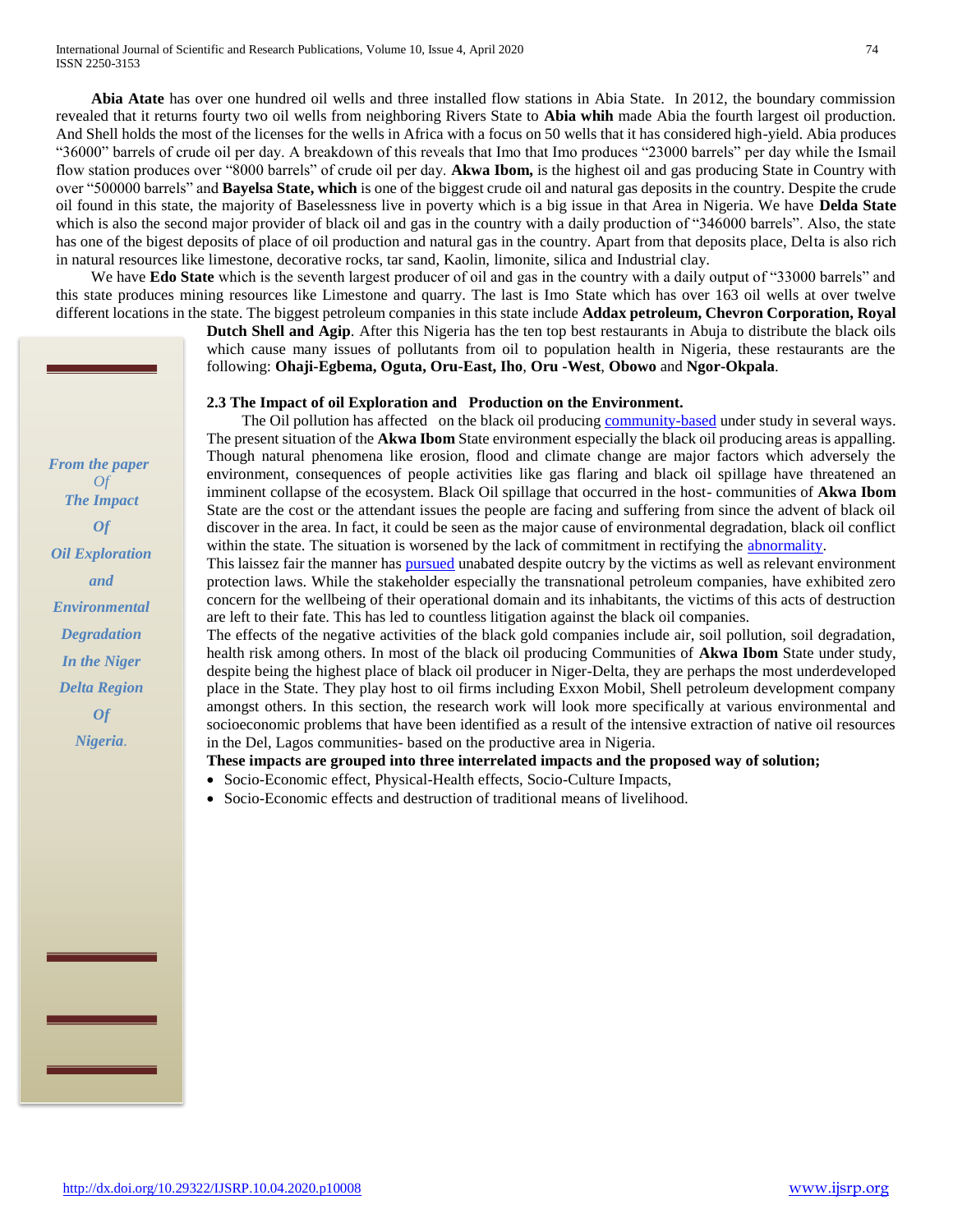| No<br><b>Oil STATE</b><br>Quantity<br>1 Akwa Ibom<br>504,000 bpd<br>2 Delta<br>346,000 bpd<br>344,000 bpd<br>3 Rivers<br>290,000 bpd<br>4 Bayelsa<br>5 Ondo<br>60,000 bpd<br>40,000 bpd<br>6. Lagos<br>Edo<br>33,000 bpd<br>7<br>600000<br>500000<br>400000<br>300000 |        | Production of each Oil Station per day |  |  |  |                                          |
|-----------------------------------------------------------------------------------------------------------------------------------------------------------------------------------------------------------------------------------------------------------------------|--------|----------------------------------------|--|--|--|------------------------------------------|
|                                                                                                                                                                                                                                                                       |        |                                        |  |  |  | <b>Measur</b> Level of production<br>1st |
|                                                                                                                                                                                                                                                                       |        |                                        |  |  |  |                                          |
|                                                                                                                                                                                                                                                                       |        |                                        |  |  |  | 2nd                                      |
|                                                                                                                                                                                                                                                                       |        |                                        |  |  |  | 2rd                                      |
|                                                                                                                                                                                                                                                                       |        |                                        |  |  |  | 4th.                                     |
|                                                                                                                                                                                                                                                                       |        |                                        |  |  |  | 5th.                                     |
|                                                                                                                                                                                                                                                                       |        |                                        |  |  |  | 6th                                      |
|                                                                                                                                                                                                                                                                       |        |                                        |  |  |  | 7th                                      |
|                                                                                                                                                                                                                                                                       |        |                                        |  |  |  | ■ No                                     |
|                                                                                                                                                                                                                                                                       |        |                                        |  |  |  | Oil STATE<br>Quantity<br>$Mear$ e asure  |
|                                                                                                                                                                                                                                                                       | 200000 |                                        |  |  |  | Level of production                      |
| 100000                                                                                                                                                                                                                                                                |        |                                        |  |  |  |                                          |
| o                                                                                                                                                                                                                                                                     |        |                                        |  |  |  |                                          |

*Figure 3: Table shows the production of each Oil state in Nigeria per day in 2019/ Own drawing in Microsoft excel* 

# **1.3 The uses of petroleum**

- It is used as a transportation fuel, heating, and electricity generation like gas, petrol, and diesel.
- [coal oil](https://www.powerthesaurus.org/coal_oil/synonyms) is used in aircraft and due to its same to diesel fuel can be used in either compaction ignition engines and It is used as a burning fuel such as kerosene oil.
- The bitumen or asphalt is used to pave or tar road as a binder for gravel to form asphalt concrete.
- Naive gas is also used in steam crackers and reformers as a major feed stock to produce hydrogen gas, ethylene and other Olefins.
- Paraffin wax is a by-product of the refining of lubricating oil and is used as a lubricant and for other applications such as cosmetics. It is used to produce **Sulphur** since some crude oil has a little **Sulphur** content.
- It's also used in the production carbon and hydrogen.

### **Aim and Objective**

 - About objective of this paper project is to make orientation of researchers to know what about the place of production Oil (crude oil) in Nigeria and this can be very important to the country of Nigeria because if the big countries participate in sustainability of Nigeria, it will be good to the life of Nigerian's people to be in a known country and it's a profit to the Organization like **EU, UN, UA**, to create a partnership with this Country.

 - Motivation, of people how to manage this place of production of Oil of Nigeria for protecting environment and call other companies to work with Nigeria for avoiding Jobless in that country through the Oil production.

- -The broad objective of the study is to determine the impact of over-dependence on oil on Nigeria's economy.
- -Determine the impact of over dependence on oil on Nigeria economic growth.

-Evaluate the long-run relationship between economic growth and oil revenue in Niger.

# **1.4 General Interests**

- About the interest of a place of Oil production in Nigeria, it's is an orientation and encouragement of make effort of continue to explore and developing this country and create relationship between different country around world.
- The place of oil production is a very important source of foreign exchange and has become major influence to the Nigeria economy.
- Here we take a look at the history of this black gold as well as the economic importance of The place of oil production in the country with the focus of partnerships with other countries and International oil companies.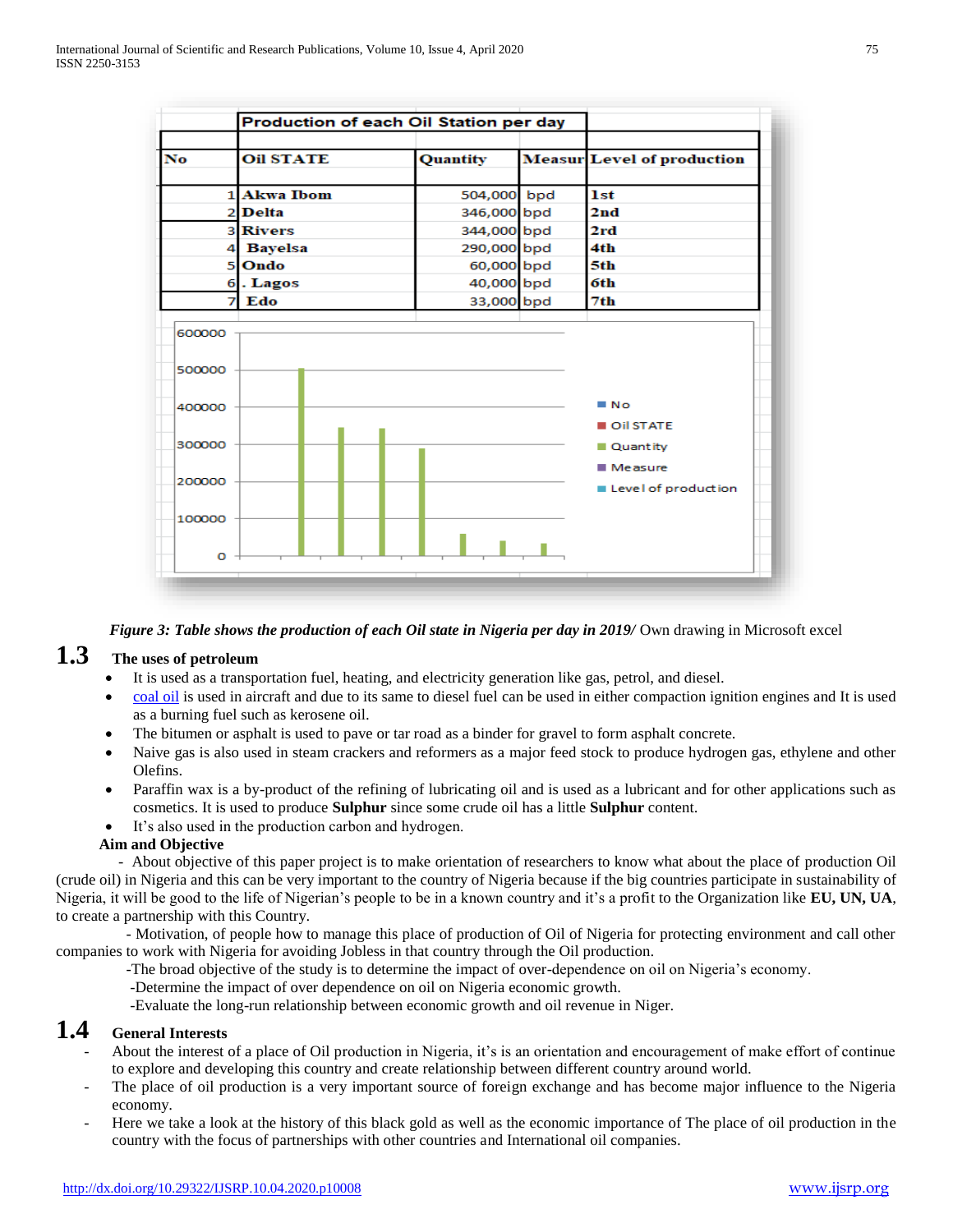- It is very important in Africa to have big country like Nigeria because not only development of this Country, also other country in Africa develops through the crude oil of Nigeria.
- The place of oil production is one of the most actively traded commodities in the world. Petroleum still remains the primary energy source for transportation and manufacturing industries. For this reason, oil price movements may impose significant influence on economic situation in different countries.
- Here the Organization of the Petroleum Exporting Countries, OPEC and non-OPEC agreed to cut world supply by "1.8 million barrels" of oil per day, bopd in November 2016; with the cuts extended to last through 2018. OPEC's intent was to limit output to 32.5 million bopd to shore up prices.

# **1.5 Social Interest**

- About, the Social interest of place of production oil in Nigeria. In general, it's very interesting to see Nigerian population work or have job in all activities of producing Oil in Nigeria.
- During activities in the place of oil production (Crude oil) in Nigeria a percentage shows us that the unemployment decrease, different students on this field they can get job easily this means no jobless of the engineer of this field and the distributer Companies recruit many people for the job, this can be one of goal in social economy of Nigeria.

### **1.5.1 Scope**

 About the limit of this paper was to show the level of oil production par day and percentage of population affected by production of Oil in Nigeria, the quantity of production of oil per month, and then how Nigeria developed through the crude oil since 2014 - 2018. This can determine how the next 4 years how the situation will be, if they will continue to improve their activities in Producing Oil and making partnership with other countries.

### **1.5.2 Conclusion and Recommendation**

 In conclusion, as we have mentioned the history of Oil in Nigeria, development through the oil production, different activities, exchange with different countries around world, importance and different impacts from the crude oil, I have seen that with partnership of Nigeria and other countries in the future this country will grow in development through the crude oil. Like a big country in production of Oil, it is better to make enough security of this country because at this time we can call it mother of Oil in Africa, and this security will make stability of all activities of this Country. After review, checking this paper and seeing the mistakes that I have made in this paper agree to correct and insert some updates on it. And this will help me to be oriented in constructing this good paper project through the comments from the reviewers. Because of the short time we did not achieved one of our objectives to show the percentage of population affected by production of black Oil in Nigeria, but I am preparing ring to do a deeply research on another paper I will try to maximize my effort to work on that one of the objectives was planned.

#### **REFERENCES**

- [1] [1] L.A. Daniel-Kalio, and B. Solomon Amabaraye, "The Impact of Accidental Oil Spill on Cultivated and Natural Vegetation in Wetland Area of Niger Delta, Nigeria," Ambio, 31 (5). 441-442, 200.
- [2] [2] Secretariat of the Organization of the Petroleum Exporting Countries, Nigeria facts and figures, accessed January
- [3] [3] Eteng, A. (2010). The Nigerian State, Oil Exploration Community Interest: Issues and Perspective.
- Ababa, S. I. (2010). Environmental Protection Laws and Sustainable Development in the Niger Delta. Africana FEP. Publishers
- [4] [4]. Odalonu B H. (2015). The Upsurge of Oil Theft and Illegal Bunkering in the Niger Delta Region of Nigeria: Is There a Way Out? Mediterranean Journal of Social Sciences Vol 6, No 3 S2
- [5] [5] Nnanna O.J., S.O. Alade and F.O. Odoko (ed.), Contemporary Economic Policy Issues in Nigeria, (Central Bank of Nigeria; 2003).
- [6] [6] A.E. Ite, U. J. Ibok, M. U. Ite, and S. W. Petters, Petroleum Exploration and Production: Past and Present Environmental Issues in the Nigeria's Niger Delta, American Journal of Environmental Protection, 1 (4). 78-90(2013)
- [7] [7] E.J.a.C.O. Udo, some studies on the effect of crude oil pollution of soil on plant growth, West African Journal of Biological and Applied Chemistry 26 (1984)
- [8] [8] EIA and International Energy Agency statistical databases.
- [9] [9]BP,Statistical Review of World Energy, Excel workbook of historical data 2015. 2015.
- [10] [10].International Monetary Fund, Nigeria, IMF Country Report No. 15/84, (March 2015), page 85
- [11] [11]. A.E. Ite, U. J. Ibok, M. U. Ite, and S. W. Petters, Petroleum Exploration and Production: Past and Present Environmental Issues in the Nigeria's Niger Delta, American Journal of Environmental Protection, 1 (4). 78-90(2013
- [12] [12]. A.L. Association, Health Effects of outdoor Air Pollution., 13 (1996) 18-20.
- [13] [13]. S. FR, Environmental Impacts of Renewable Energy, (2014).
- [14] [14]. Odalonu B H. (2015). The Upsurge of Oil Theft and Illegal Bunkering in the Niger Delta Region of Nigeria: Is There a Way Out? Mediterranean Journal of Social Sciences Vol 6, No 3 S2
- [15] [15]. Nnanna O.J., S.O. Alade and F.O. Odoko (ed.), Contemporary Economic Policy Issues in Nigeria, (Central Bank of Nigeria; 2003).
- [16] [16] H. Knight, J.C. Chamberlin and C.D. Samuels, Plant Physiology, 4 (1929) 299-321
- [17] [17] P.W. Rohrbaugh, Penetration and accumulation of petroleum spray oils in the leaves Twigs and fruits of citrus, Plant Physiology 9(1931) 699-730.
- [18] [18] P.A. Yongi, Oil mass theory of petroleum penetration into Protoplasm, American Journal on Botan, 22 (1936) 8.
- [19] [19] W.H.a.V.A.H. Minshall, Herbicidal action of oils. Proc. American. Society of Horticulture Science 53 (1949) 294-298.
- [20] [20] E. Laville, Contribution a I'etude de la PenetracionetIaLocalisation des huilesdans la feuille da bananier. 'Fruits (Paris), 18 (1963) 339-344.